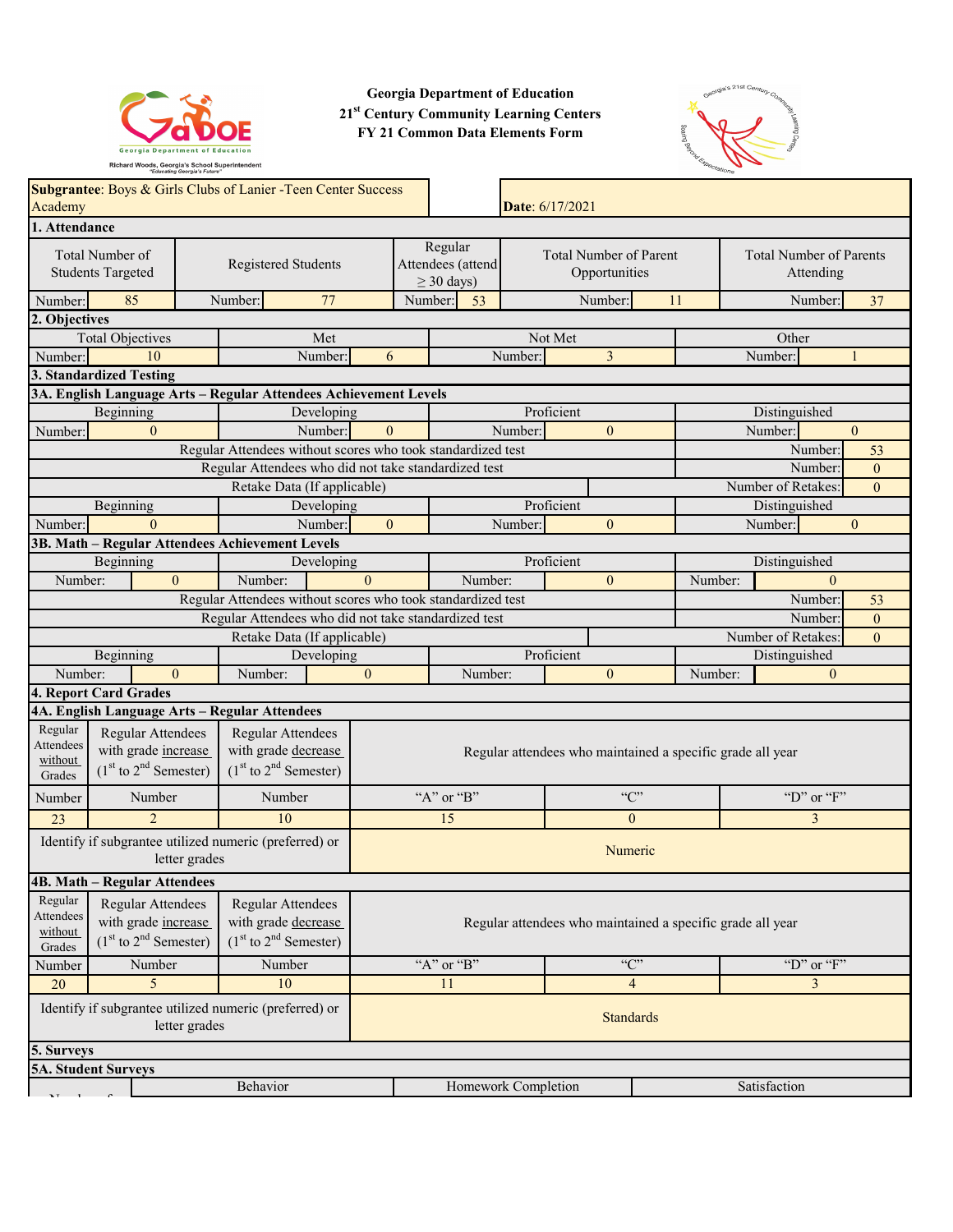| Number of<br><b>Student Surveys</b><br>Completed              | Strongly/Somewhat<br>Agree                 |                               | Neither Agree nor<br>Disagree<br>Somewhat Agree |                             | Neither Agree nor<br>Disagree              | Strongly/Somewhat<br>Agree |                     | Neither Agree nor<br>Disagree |  |
|---------------------------------------------------------------|--------------------------------------------|-------------------------------|-------------------------------------------------|-----------------------------|--------------------------------------------|----------------------------|---------------------|-------------------------------|--|
| Number                                                        | Number                                     |                               |                                                 | Number                      | Number                                     |                            |                     |                               |  |
| 42                                                            | 31<br>8                                    |                               | 34                                              | 6                           | 29                                         |                            | $7\phantom{.0}$     |                               |  |
|                                                               | <b>5B. Parent Surveys</b>                  |                               |                                                 |                             |                                            |                            |                     |                               |  |
| Number of                                                     | Behavior                                   |                               |                                                 | Homework Completion         |                                            | Satisfaction               |                     |                               |  |
| Parent Surveys<br>Completed                                   | Strongly/Somewhat<br>Agree                 | Neither Agree nor<br>Disagree |                                                 | Strongly/<br>Somewhat Agree | Neither Agree nor<br>Disagree              | Strongly/Somewhat Agree    |                     | Neither Agree nor<br>Disagree |  |
| Number                                                        | Number                                     |                               |                                                 | Number                      |                                            | Number                     |                     |                               |  |
| 22                                                            | 21                                         |                               |                                                 | 22                          | $\mathbf{0}$                               | 21                         | $\mathbf 0$         |                               |  |
| 5C. Regular School Day Teacher Surveys                        |                                            |                               |                                                 |                             |                                            |                            |                     |                               |  |
| Number of                                                     |                                            | Behavior                      |                                                 |                             |                                            |                            | Homework Completion |                               |  |
| Teacher Surveys<br>Completed                                  | Significant/Moderate/Slight<br>Improvement |                               |                                                 | No Need to Improve          | Significant/Moderate/Slight<br>Improvement |                            | No Need to Improve  |                               |  |
| Number                                                        | Number                                     |                               |                                                 |                             | Number                                     |                            |                     |                               |  |
|                                                               | 26<br>$\overline{7}$                       |                               | 11                                              | 9                           |                                            | 10                         |                     |                               |  |
| <b>6. Partners</b>                                            |                                            |                               |                                                 |                             |                                            |                            |                     |                               |  |
| Number of<br><b>Total Amount of Contributions</b><br>Partners |                                            |                               |                                                 |                             |                                            |                            |                     |                               |  |
|                                                               | $\mathcal{S}$<br>5l<br>490.00              |                               |                                                 |                             |                                            |                            |                     |                               |  |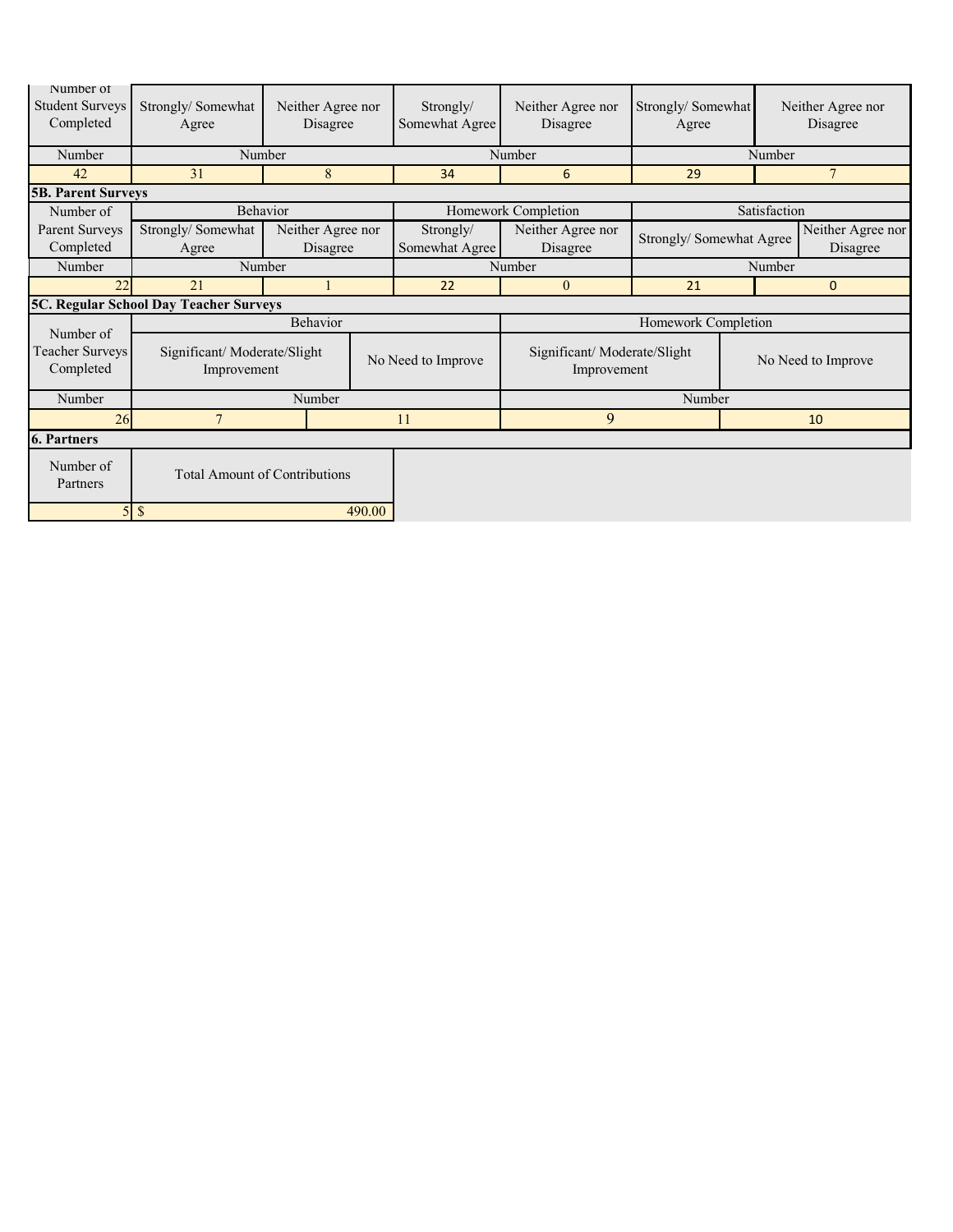# **Teen Center Club Success Academy**

# **Boys and Girls Clubs of Lanier 21st Century Community Learning Center Evaluation**

**2020-2021 (Year 2)**

# **SheTeriha Lewis-Hartley, Program Director**

Michael Bush, Evaluator

**Pioneer Regional Educational Service Agency (RESA)**

**Date Submitted: June 21, 2021**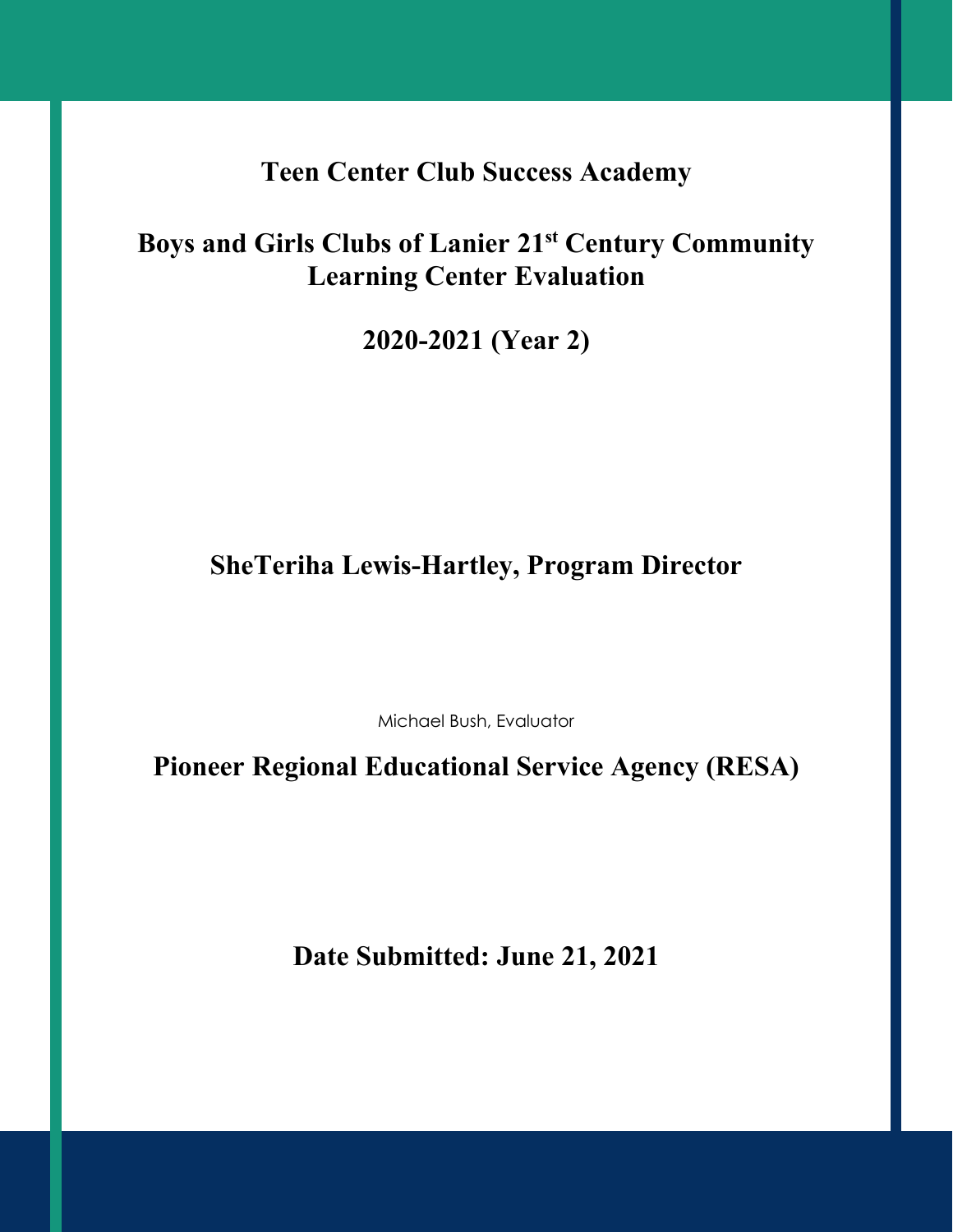| Table of Contents |  |
|-------------------|--|
|                   |  |
|                   |  |
|                   |  |
|                   |  |
|                   |  |
|                   |  |
|                   |  |
|                   |  |
|                   |  |
|                   |  |
|                   |  |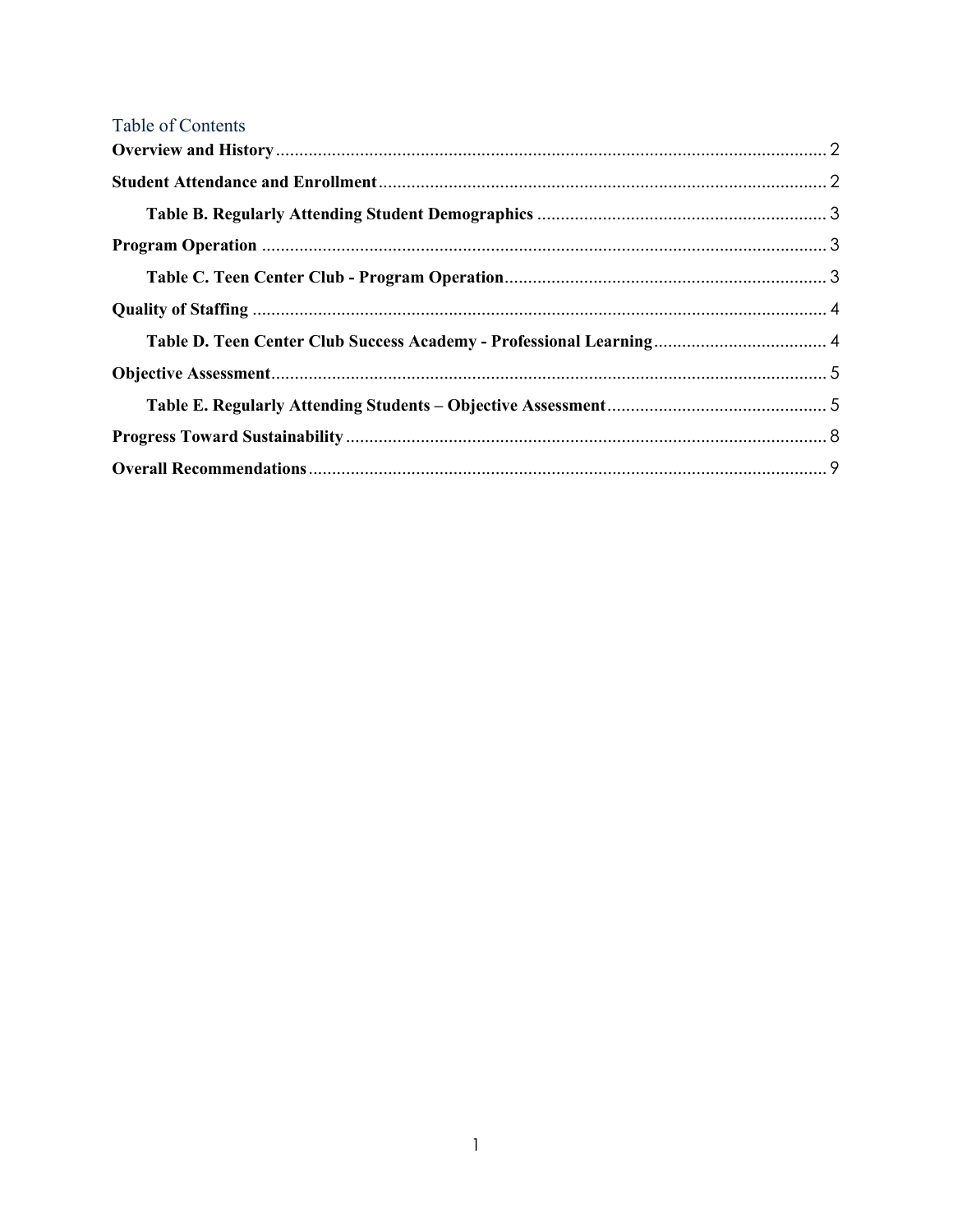#### <span id="page-4-0"></span>**Overview and History**

 The Teen Center Club Success Academy of the Boys & Girls Clubs of Lanier (BGCL) operates in Gainesville, Georgia on the Positive Place campus. The Boys & Girls Clubs of Lanier is a subgrantee of the Nita M. Lowey 21<sup>st</sup> Century Community Learning Centers grant, and is a member of the FY20 cohort. The program serves  $6<sup>th</sup>$ -12<sup>th</sup> grade students of the Gainesville City Schools System through both a summer and after-school program of extended academic instruction and original activities designed to enhance and enrich participation and learning. Program goals and objectives focus on student achievement improvement in the areas of English language arts and mathematics, STEAM activities, various enrichments, and family engagement. Throughout the course of the program year, academic and enrichment instruction were delivered, by certified and/or trained personnel, which complemented the traditional school activities and allowed for both academic and personal growth. Reading and mathematics instruction occurs through creative implementation of instruction by Georgia certified teachers supplemented with the instructional support of various other qualified school personnel. The parent program was composed of a variety of opportunities including mental health awareness issues, literacy-based curriculum nights, and a variety of milestone celebrations.

The program targets a population that includes a large minority base. Many of the members also come from households that are considered to be economically disadvantaged. The program is a partnership between Gainesville City Schools and Gainesville Middle and High Schools. The program is supported by Georgia certified teachers, BGCL Youth Development Professionals (YDPs), and community volunteers.

#### <span id="page-4-1"></span>**Student Attendance and Enrollment**

The Teen Center Club Success Academy of the Boys and Girls Clubs of Lanier 21<sup>st</sup> Century Community Learning Center Program registered 77 students during the 2020-2021 program year. Of those 77 students, 53 were considered regular attendees as a result of attending 30 or more days. The average daily attendance on site was 28 students per day. The average daily attendance of all students enrolled was 36%. The average daily attendance of regular attendees was 53%. Student attendance and enrollment data are summarized in Table A.

2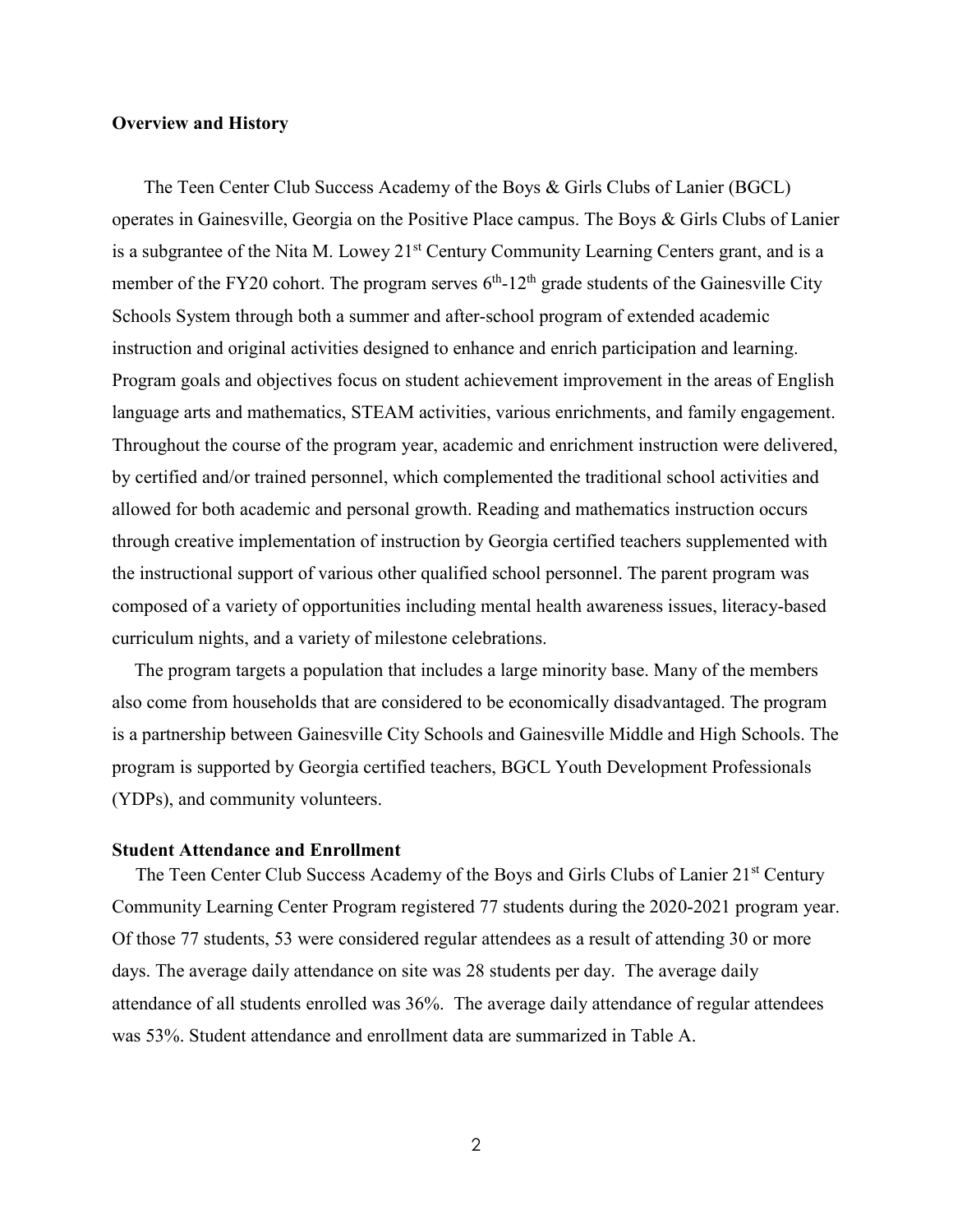# **Table A. Student Attendance and Enrollment**

| <b>Participant Attendance and Enrollment*</b> |                                        |                                              |                                                             |                                                      |  |  |  |
|-----------------------------------------------|----------------------------------------|----------------------------------------------|-------------------------------------------------------------|------------------------------------------------------|--|--|--|
| # of Students<br><b>Enrolled</b>              | $\#$ of<br>Regular<br><b>Attendees</b> | Average<br><b>Daily</b><br><b>Attendance</b> | <b>Daily Attendance</b><br>% of Students<br><b>Enrolled</b> | Daily Attendance %<br>of Regular<br><b>Attendees</b> |  |  |  |
| 77                                            | 53                                     | 28                                           | 36                                                          | 53                                                   |  |  |  |

*\*Data collected from Cayen (Attendance-Totals/Attendance Summary/Youth Only/All Students)*

 Table B describes the demographics of the regularly attending students. These students were composed of 33 males, 44 females, 61 Black students, 10 Hispanic students, and 15 students with noted disabilities.

<span id="page-5-0"></span>

| <b>Table B. Regularly Attending Student Demographics</b> |
|----------------------------------------------------------|
|----------------------------------------------------------|

| <b>Participant Demographics</b> |        |                       |    |            |  |  |
|---------------------------------|--------|-----------------------|----|------------|--|--|
| Gender                          |        | <b>Ethnicity</b>      | EL | <b>SWD</b> |  |  |
| <b>Male</b>                     | Female | <b>Black/Hispanic</b> |    |            |  |  |
|                                 | 44     |                       |    |            |  |  |

# <span id="page-5-1"></span>**Program Operation**

 The Teen Center Club Success Academy began the after-school program year on August 17, 2020 and operated through May 19, 2021. The typical after-school program day began at 4:00 p.m. and ended at 7:00 p.m. Mondays through Fridays each week. The program was composed of an after school nutritional snack time, homework assistance, mathematics and reading extended learning, and various enrichment activities. The Teen Center Club Success Academy included the parent/guardian component that provided for parent literacy/education activities and family involvement/enrichment activities throughout the year (42 participants). Table C describes the service time for the 2020-2021 program.

### <span id="page-5-2"></span>**Table C. Teen Center Club - Program Operation**

| <b>Student Participant Program Operation</b> |                       |                      |                         |                          |                              |  |  |
|----------------------------------------------|-----------------------|----------------------|-------------------------|--------------------------|------------------------------|--|--|
| Days Per<br>Week                             | <b>Total</b><br>Weeks | <b>Total</b><br>Davs | <b>Hours</b> Per<br>Day | <b>Hours</b> per<br>Week | <b>Total</b><br><b>Hours</b> |  |  |
|                                              |                       | 72                   |                         |                          | 516                          |  |  |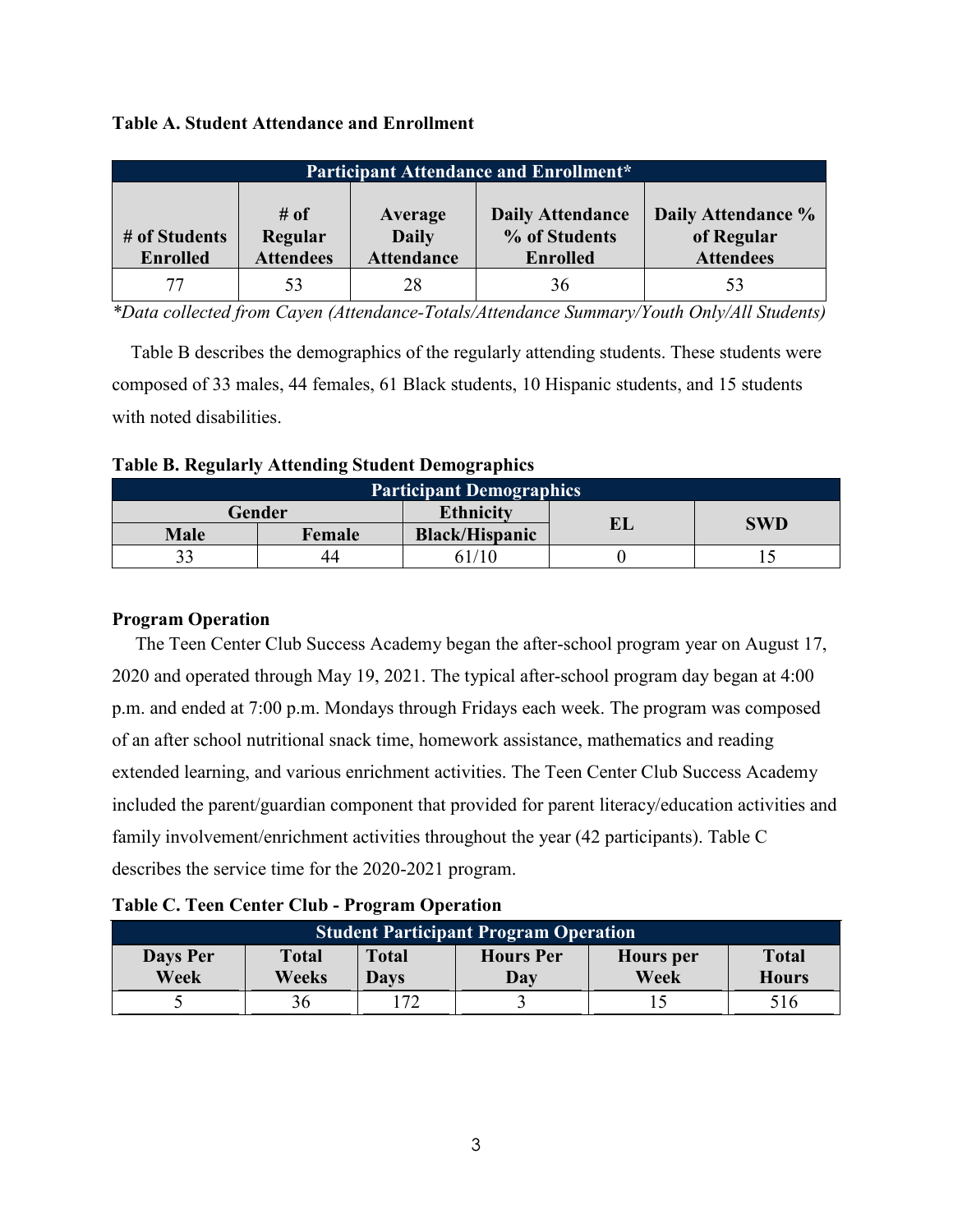#### <span id="page-6-0"></span>**Quality of Staffing**

 The Teen Center Club Success Academy employed 16 staff members that included eight school-day teachers, three center administrators, and five youth development professionals. Of the staff members, many content instructional personnel were certified by the Georgia Professional Standards Commission. The student to staff (school-day teachers plus youth development professionals) ratio among regularly attending students was typically 7:1 for academic programs and 11:1 for enrichment activities, satisfying the guideline requirements.

The Teen Center Club Success Academy of BGCL leadership team included SheTeriha Lewis-Hartley, Program Director, Antoine Nealey, Unit Director, Kyna Love, Data Specialist, and Shannon McGonigal, Lead Teacher. Shannon McGonigal is a Gainesville City Schools ELA Lead at Gainesville Middle School, who is certified through the Professional Standards Commission (PSC). Leadership supported staff performance through the identification of instructional needs, defining targeted interventions, and implementing appropriate professional learning opportunities. Many professional learning opportunities were offered throughout the school year. The Teen Center Club Success Academy at BGCL staff participated in regular weekly meetings to discuss issues, concerns, plans, procedures, policies, and professional development needs as they arose. Additionally, contracted tutors/enrichment providers met monthly for the same purpose. Table D describes professional learning provided for all staff.

| <b>Training Name</b>              | <b>Positions required</b>             | <b>Training Hours</b> |
|-----------------------------------|---------------------------------------|-----------------------|
| New Hire Onboarding               | <b>All New Hires</b>                  | 4                     |
| <b>CPR/First Aid</b>              | <b>All Positions</b>                  | 4                     |
| <b>Mandated Reporting</b>         | <b>All Positions</b>                  | $\overline{2}$        |
| <b>Positive Behavior Guidance</b> | <b>All Positions</b>                  | 2                     |
| <b>Classroom Management</b>       | <b>All Positions</b>                  | 3                     |
| <b>Working With Students</b>      | <b>All Positions</b>                  | $\overline{2}$        |
| With Special Needs                |                                       |                       |
| Afterschool/Summer                | <b>All Positions</b>                  | 3                     |
| Orientations: Goals and           |                                       |                       |
| Objectives                        |                                       |                       |
| <b>BGCA Curriculum -</b>          | Youth Development Professionals, Site | 16                    |
| Programs Training                 | Coordinators, Parent Coordinators     |                       |
| <b>Outcome Measurement:</b>       | Data Specialists                      | 4                     |
| Data Reporting                    |                                       |                       |
| $COVID - 19$ Operations,          | <b>All Positions</b>                  | 8                     |
| Safety Training, Crisis           |                                       |                       |
| Management                        |                                       |                       |

<span id="page-6-1"></span>**Table D. Teen Center Club Success Academy - Professional Learning**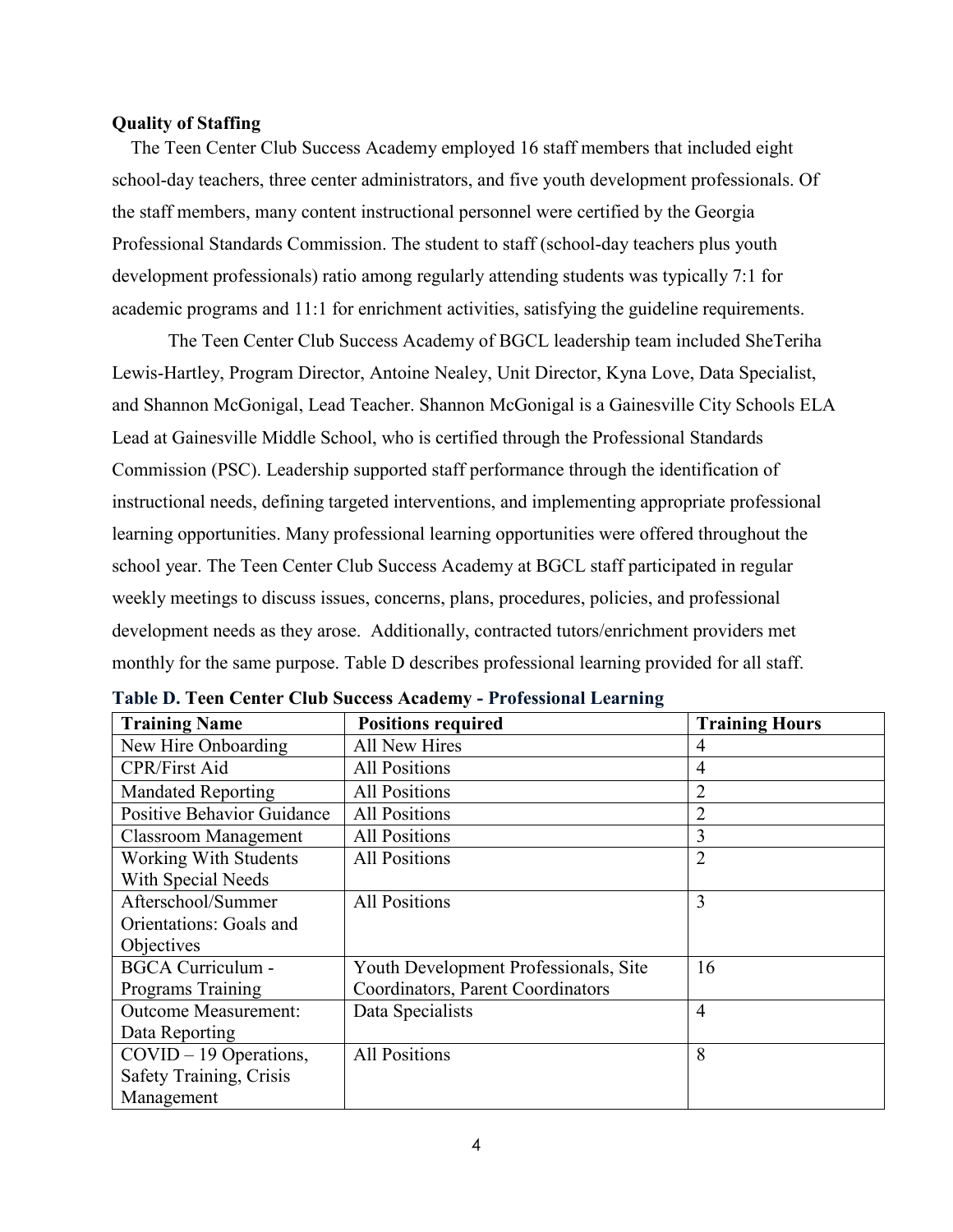# <span id="page-7-0"></span>**Objective Assessment**

Objective assessment occurred through a variety of analyses as defined by the 21st Century grant application and amendments for the duration of the 5-year program. A summary Table E, provides a quick review of annual progress on the defined objectives of the program with a descriptive analysis following.

# **Objective Assessment Summary Table**

# <span id="page-7-1"></span>**Table E. Regularly Attending Students – Objective Assessment**

| <b>Objective Assessment</b>                                                                                                                                                                                                                                                        |                     |
|------------------------------------------------------------------------------------------------------------------------------------------------------------------------------------------------------------------------------------------------------------------------------------|---------------------|
| Objective                                                                                                                                                                                                                                                                          | <b>Status</b>       |
| Objective 1.1: 60% of students participating in the program will<br>improve their reading performance, as indicated by appropriate<br>universal screeners.                                                                                                                         | <b>Not Met</b>      |
| Objective 1.2: 60% of students participating in the program will<br>improve their mathematics performance, as indicated by<br>appropriate universal screeners.                                                                                                                     | <b>Met</b>          |
| Objective 1.3: 65% of participants will demonstrate improvement in<br>homework completion, as indicated by teacher surveys.                                                                                                                                                        | <b>Met</b>          |
| Objective 2.1: 65% of students participating in the program will<br>demonstrate improvement in classroom behavior, as indicated by<br>teacher surveys.                                                                                                                             | <b>Met</b>          |
| Objective 2.2: 65% of students participating in the program will<br>demonstrate improvement in class attendance and participation, as<br>indicated by teacher surveys.                                                                                                             | <b>Met</b>          |
| Objective 2.3: 60% of students participating in the program will not<br>have an initial or repeat involvement with the Juvenile Justice<br>System.                                                                                                                                 | <b>Met</b>          |
| Objective 3.1: 50% of the parents/guardians will participate in at<br>least one family literacy and education activities.                                                                                                                                                          | <b>Met</b>          |
| Objective 3.2: 50% of the parents/guardians will demonstrate<br>increased involvement and communication with the child's teacher<br>and/or school staff by the end of the school year.                                                                                             | <b>Not Met</b>      |
| Objective 4.1: 70% of students participating in Career Launch and<br>Money Matters will demonstrate increased knowledge of essential<br>college and career readiness skills, including time management,<br>goal setting, career exploration, financial literacy, and study skills. | <b>Not Assessed</b> |
| Objective 4.2: 70% of regularly attending students will participate in<br>college tours, and demonstrate increased knowledge of college<br>types, admissions requirements, and financial aid/affordability -<br>grades 9-12.                                                       | <b>Not Met</b>      |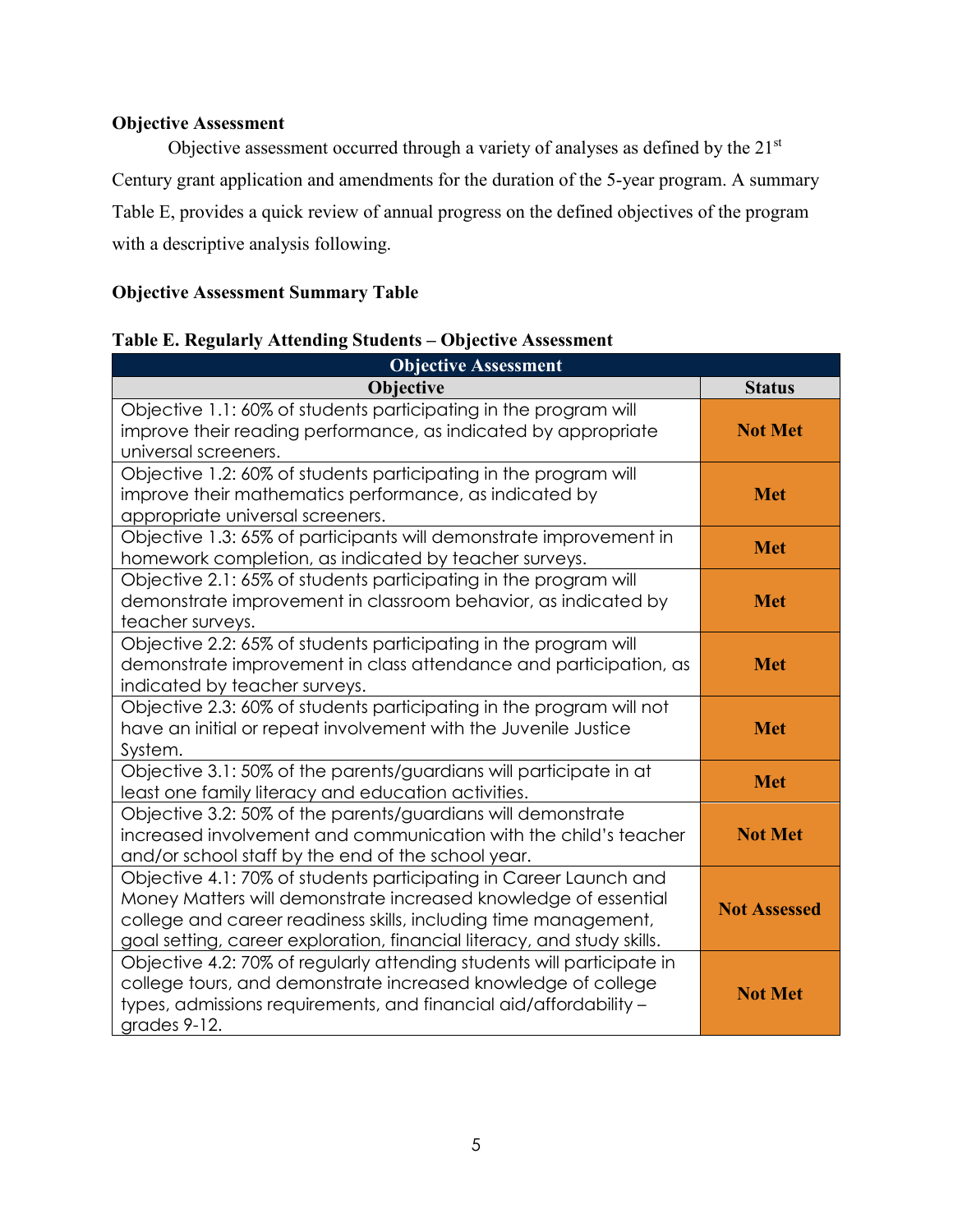## Objective 1.1: **Not Met**

60% of students participating in the program will improve their reading performance, as indicated by appropriate universal screeners.

# **52% of students improved their reading performance.**

### Objective 1.2: **Met**

60% of students participating in the program will improve their mathematics performance, as indicated by appropriate universal screeners.

# **100% of students improved their math performance.**

Objective 1.3: **Met**

65% of participants will demonstrate improvement in homework completion, as indicated by teacher surveys.

# **73% of students improved homework completion.**

Objective 2.1: **Met** 65% of students participating in the program will demonstrate improvement in classroom behavior, as indicated by teacher surveys.

# **69% of students improved classroom behavior.**

Objective 2.2: **Met**

65% of students participating in the program will demonstrate improvement in class attendance and participation, as indicated by teacher surveys.

# **70% of students improved class attendance and participation.**

Objective 2.3: **Met**

60% of students participating in the program will not have an initial or repeat involvement with the Juvenile Justice System.

# **96% of students did not have an initial or report involvement with the Juvenile Justice System.**

Objective 3.1: **Met** 50% of the parents/guardians will participate in at least one family literacy and education activities.

# **95% of parents participated in family literacy and education activities.**

### Objective 3.2: **Not Met**

50% of the parents/guardians will demonstrate increased involvement and communication with the child's teacher and/or school staff by the end of the school year.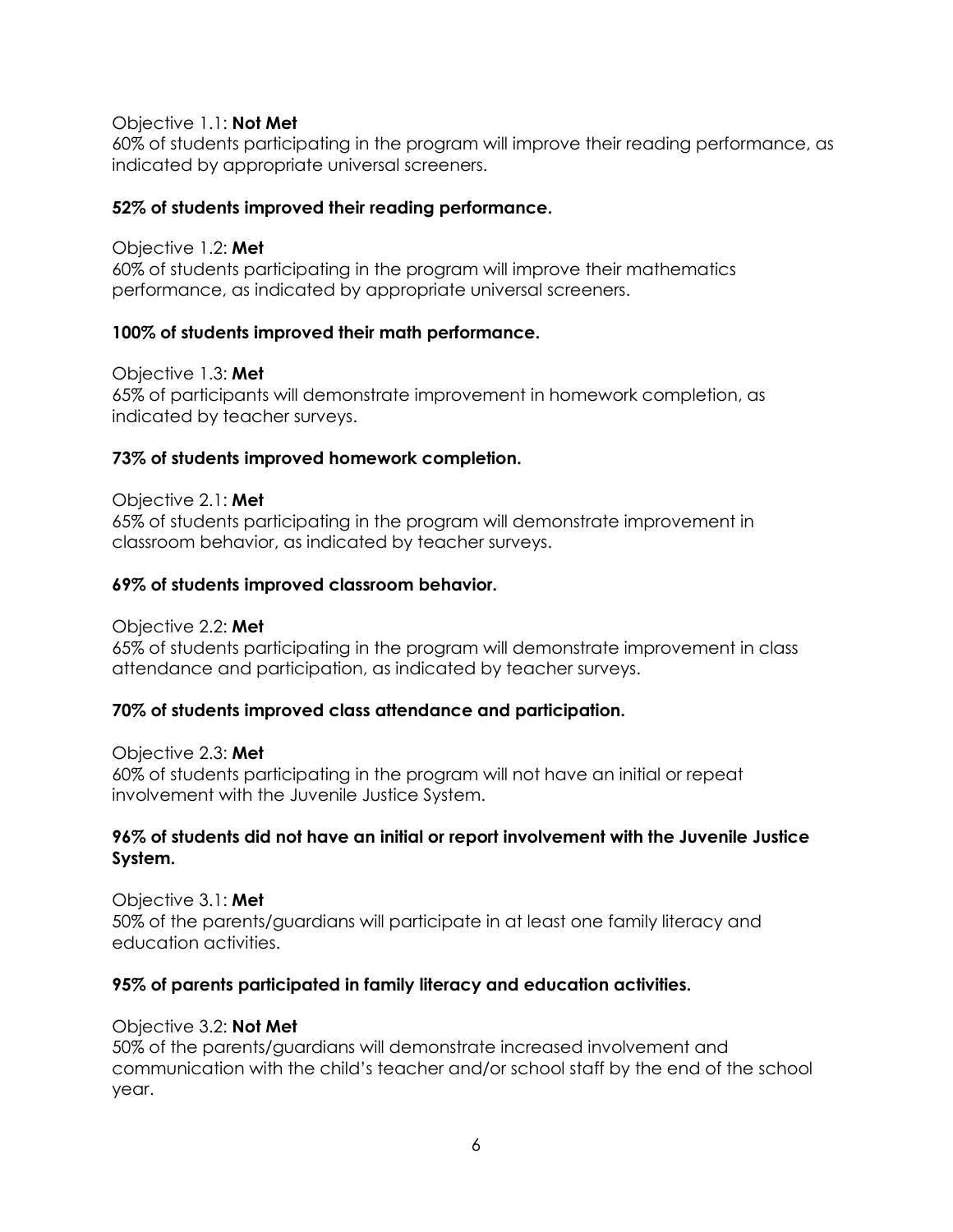# **16% of parents demonstrated increased involvement.**

## Objective 4.1: **Not Assessed**

70% of students participating in Career Launch and Money Matters will demonstrate increased knowledge of essential college and career readiness skills, including time management, goal setting, career exploration, financial literacy, and study skills.

## Objective 4.2: **Not Met**

70% of regularly attending students will participate in college tours, and demonstrate increased knowledge of college types, admissions requirements, and financial aid/affordability – grades 9-12.

### **36% of students, grades 9-12, participated in college tours throughout the program year, and demonstrated increased knowledge of college types, admissions requirements, and financial aid/affordability.**

# **Other Observations**

The Teen Center Club Success Academy at BGCL 21<sup>st</sup> Century includes a schedule of tutoring and enrichment activities that support student enthusiasm and participation. The program offered opportunities for participants to receive additional instruction in the areas of reading and mathematics, experience various arts activities, and develop friendships and relationships in a welcoming and nurturing environment. Parents were offered several opportunities to participate in activities, which were designed to support their child is learning at home, parenting, technology use, etc.

Student Responses (42):

- 69% "Strongly Agree" or "Somewhat Agree" they like the program.
- 93% "Strongly Agree" or "Somewhat Agree" they have made new friends through the 21st Century Program.
- 63% "Strongly Agree" or "Somewhat Agree" they feel better about themselves as a result of their participation in the  $21<sup>st</sup>$  Century Program.

The BGCL Youth Development Professionals (YDPs) are all dedicated, professional young people. They work diligently to assist participating teens as they complete homework, listen to stories, dance, complete art projects, work on math and/or reading skills in classroom instructional settings, and experience technology. The YDP staff is composed of young women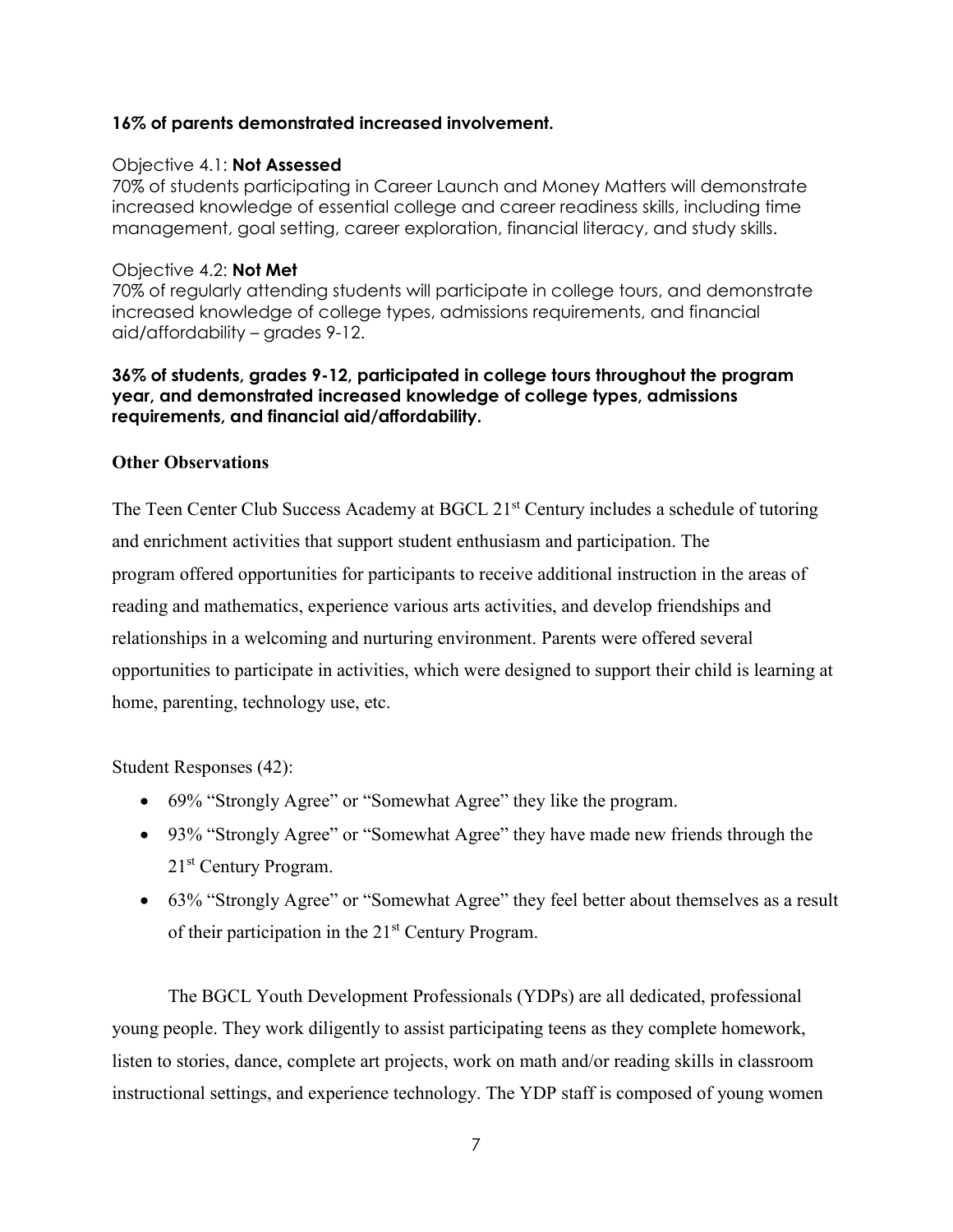and men, trained college students and community members, who make each members experience safer and more fulfilling. The instructional staff works to remediate as well as enrich the reading and mathematics competency of the participants after teaching during the regular school day. The administrative staff works successfully with YDPs, certified staff, volunteers, and parents to monitor and maintain the program. They work with the community and volunteers to enrich the program and creatively implement strategies designed to boost the experience of the participating students and their families.

#### <span id="page-10-0"></span>**Progress Toward Sustainability**

The BGCL 21<sup>st</sup> CCLC program has established partnerships with 5 entities during year two of this grant cycle. These partnerships have resulted in enrichment activities and programs, as well as financial support. When funding is no longer available, the Boys and Girls Clubs of Lanier will continue to collaborate with local organizations, as well as, pursue new grants and local funding to maintain the program. The advisory team will seek support from community faithbased organizations to provide volunteers and monetary support. Project design builds the capacity of the Boys and Girls Clubs of Lanier to continue the project at reduced cost in later years as technology equipment, software, manipulatives, remediation workbooks, and other resources are in place while staff development is spread across most of the teaching staff. However, without the opportunity of the Nita M. Lowey  $21<sup>st</sup> CCLC$  grant, the program would be minimized in its service to students and the community.